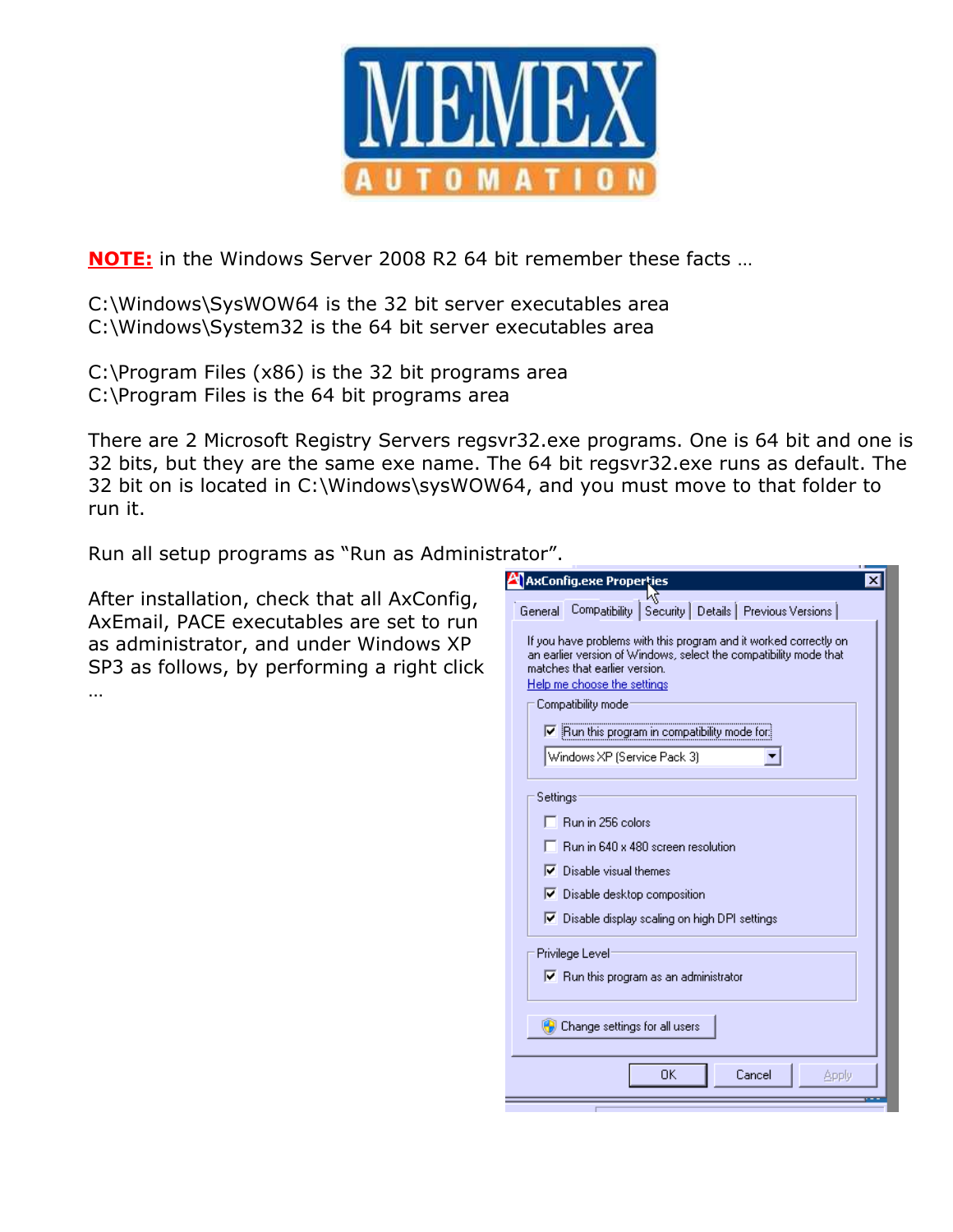# Installing DLL and OCX files

You cannot register .DLL or .OCX files unless REGSVR32.exe is Run as Administrator …

Click start, find the CMD box, right click, select "Run as Administrator"

Go to C:\Windows\System32, run REGSVR#2.exe from here (the 64 bit version)



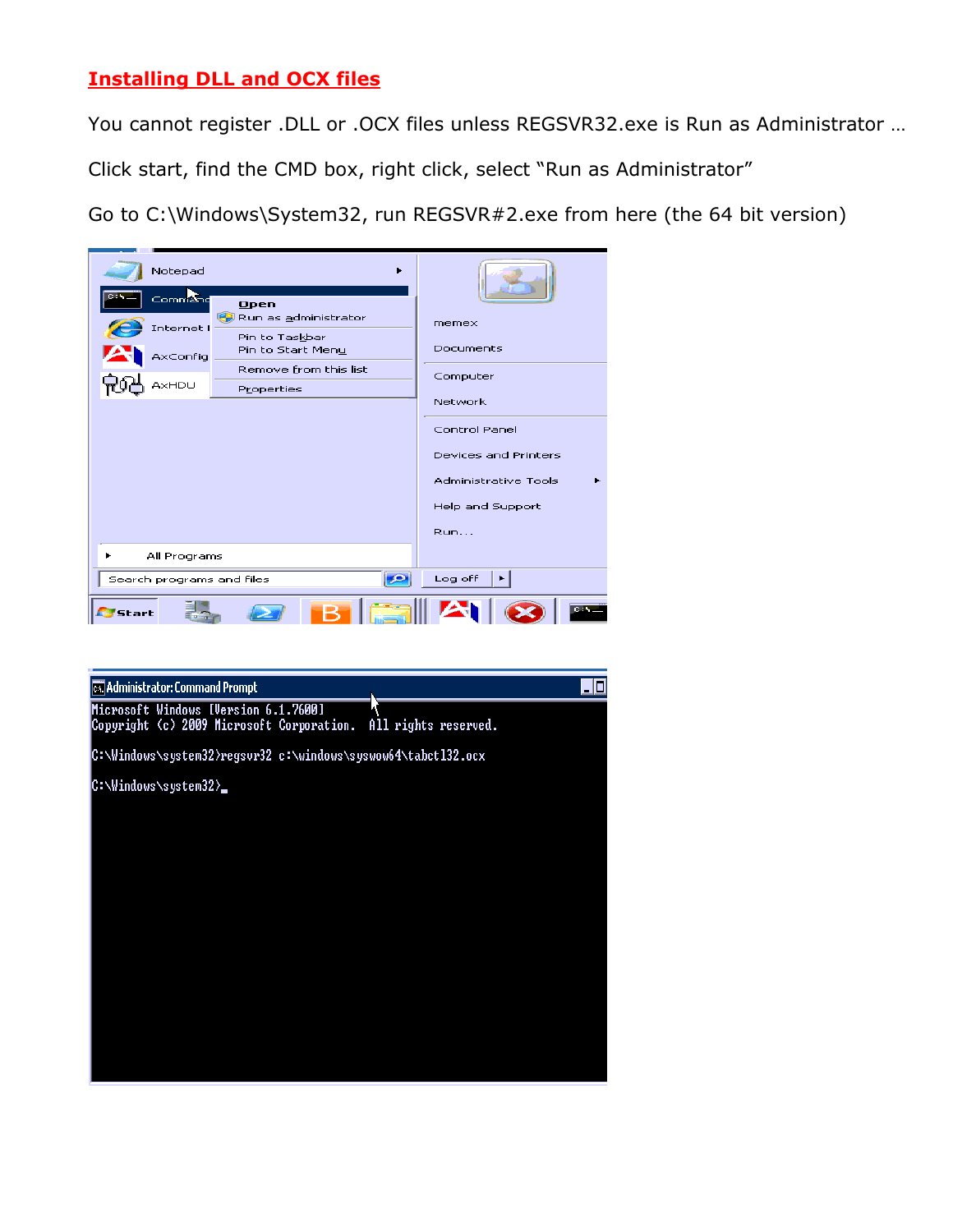#### INSTALLING com0com

Installing com0com requires using the 64 bit version of the software. Run the setup.exe as "Run as Administrator". First though, follow the README.txt for the 64 bit install, especially the section for "bcdedit –set **TESTSIGNING** ON", because it is by default OFF. This requires a server reboot after turning it ON. You also may need to DISABLE the USER ACCOUNT CONTROL located at Admin Tools\Local Security\Security Options as per

| Action<br>View<br>Help<br>File                                                                                                                                                                                                                                                                                                                                                                                  | N,                                                                                                                                                                                                                                                                                                                                                                                                                                                                                                                                                                                                                                                                                                                                                                                                                                                                                                                                                                                                                                                                                                                                                                                                                                                                                                                                                                                                                                                                                                                                                                                                                                                                                                                                                                                |                                                                                                                                                                                                   |  |
|-----------------------------------------------------------------------------------------------------------------------------------------------------------------------------------------------------------------------------------------------------------------------------------------------------------------------------------------------------------------------------------------------------------------|-----------------------------------------------------------------------------------------------------------------------------------------------------------------------------------------------------------------------------------------------------------------------------------------------------------------------------------------------------------------------------------------------------------------------------------------------------------------------------------------------------------------------------------------------------------------------------------------------------------------------------------------------------------------------------------------------------------------------------------------------------------------------------------------------------------------------------------------------------------------------------------------------------------------------------------------------------------------------------------------------------------------------------------------------------------------------------------------------------------------------------------------------------------------------------------------------------------------------------------------------------------------------------------------------------------------------------------------------------------------------------------------------------------------------------------------------------------------------------------------------------------------------------------------------------------------------------------------------------------------------------------------------------------------------------------------------------------------------------------------------------------------------------------|---------------------------------------------------------------------------------------------------------------------------------------------------------------------------------------------------|--|
| $X \rightarrow$<br>嗣<br>11 司                                                                                                                                                                                                                                                                                                                                                                                    |                                                                                                                                                                                                                                                                                                                                                                                                                                                                                                                                                                                                                                                                                                                                                                                                                                                                                                                                                                                                                                                                                                                                                                                                                                                                                                                                                                                                                                                                                                                                                                                                                                                                                                                                                                                   |                                                                                                                                                                                                   |  |
| Security Settings<br><b>Account Policies</b><br>Local Policies<br>Audit Policy<br>$\overline{+}$<br>User Rights Assignment<br>Security Options<br>Windows Firewall with Advanced Security<br>Network List Manager Policies<br>Public Key Policies<br>Ŧ<br>Software Restriction Policies<br><b>Application Control Policies</b><br>IP Security Policies on Local Computer<br>Advanced Audit Policy Configuration | Policy $\triangleq$<br>Metwork security: Restrict NTLM: Add server exceptions in this d<br>Metwork security: Restrict NTLM: Audit Incoming NTLM Traffic<br>Metwork security: Restrict NTLM: Audit NTLM authentication in thi<br>Metwork security: Restrict NTLM: Incoming NTLM traffic<br>Network security: Restrict NTLM: NTLM authentication in this dom Not Defined<br>Metwork security: Restrict NTLM: Outgoing NTLM traffic to remot<br>Recovery console: Allow automatic administrative logon<br>Recovery console: Allow floppy copy and access to all drives and  Disabled<br>Shutdown: Allow system to be shut down without having to log on<br>Shutdown: Clear virtual memory pagefile<br>System cryptography: Force strong key protection for user keys  Not Defined<br>[6] System cryptography: Use FIPS compliant algorithms for encrypti<br>[6] System objects: Require case insensitivity for non-Windows subs<br>System objects: Strengthen default permissions of internal syste<br>System settings: Optional subsystems<br>System settings: Use Certificate Rules on Windows Executables f Disabled<br>.User Account Control: Admin Approval Mode for the Built-in Admi [[ولَقَا<br>User Account Control: Allow UIAccess applications to prompt for<br>User Account Control: Behavior of the elevation prompt for admi Elevate without prompting<br>User Account Control: Behavior of the elevation prompt for stand Prompt for credentials<br>[8] User Account Control: Detect application installations and prompt Enabled<br>User Account Control: Only elevate executables that are signed  Disabled<br>User Account Control: Only elevate UIAccess applications that ar Enabled<br>User Account Control: Run all administrators in Admin Approval M Enabled | Security Setting<br>Not Defined<br>Not Defined<br>Not Defined<br>Not Defined<br>Not Defined<br>Disabled<br>Enabled<br>Disabled<br>Disabled<br>Enabled<br>Enabled<br>Posix<br>Disabled<br>Disabled |  |
| ¥<br>$\blacktriangleleft$                                                                                                                                                                                                                                                                                                                                                                                       | User Account Control: Switch to the secure desktop when prompt Disabled<br>User Account Control: Virtualize file and registry write failures to  Enabled                                                                                                                                                                                                                                                                                                                                                                                                                                                                                                                                                                                                                                                                                                                                                                                                                                                                                                                                                                                                                                                                                                                                                                                                                                                                                                                                                                                                                                                                                                                                                                                                                          |                                                                                                                                                                                                   |  |

below … be sure to document what was DISABLED, then ENABLE them after com0com is installed … this requires a reboot of the server too.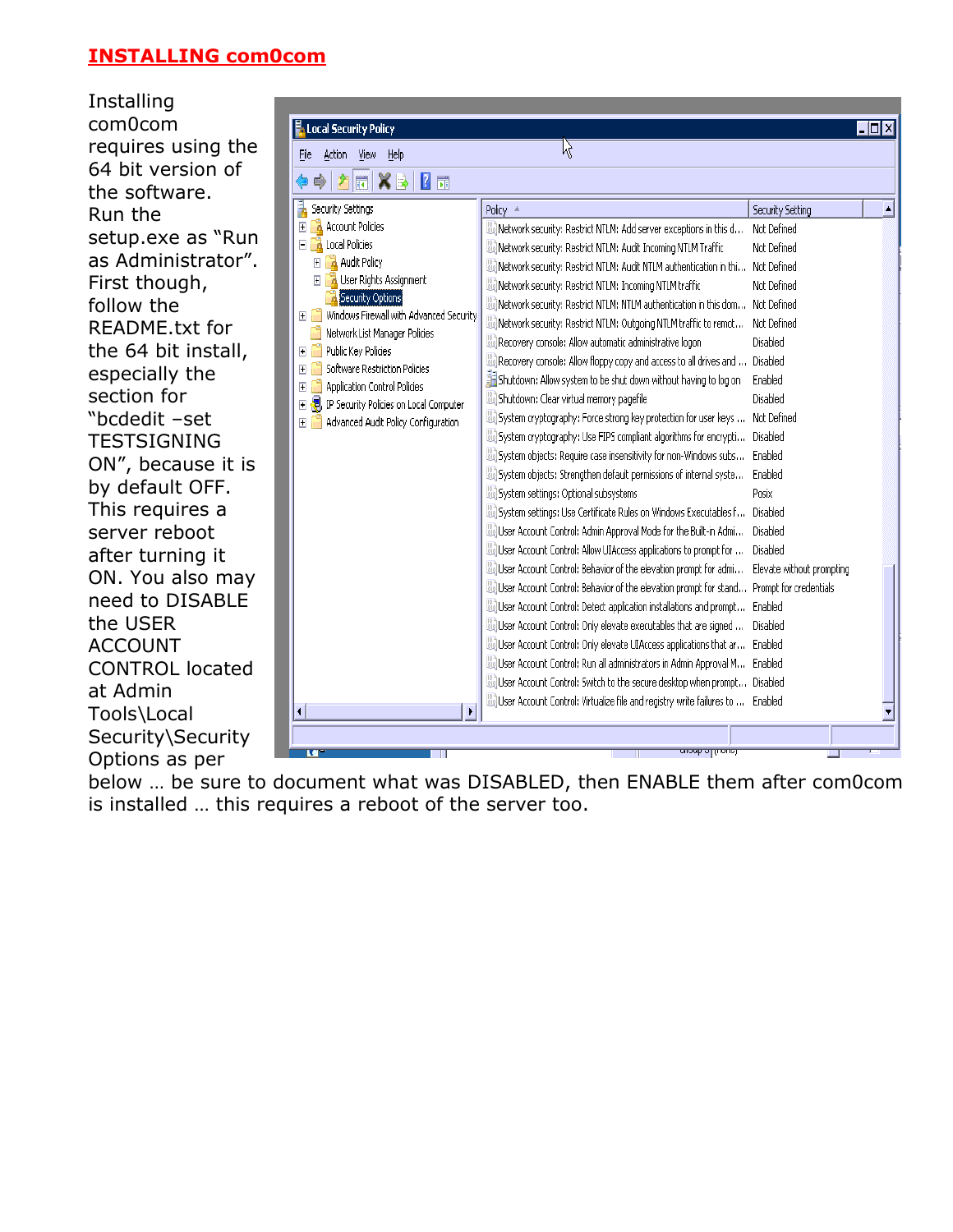### INSTALLING AxConfig, AxEmail, SQL Viewer

Run the AxConfig setup as "Run as Administrator".

Installing AxConfig gives error when trying to register c:\Windows\System32\MSHFLXGD.ocx. The problem is that it is redirected to c:\Windows\sysWOW64, and must be regsvr32's manually per the notes above. See MS note for error 0x8002801c

Installing AxConfig gives error when trying to register c:\Windows\System32\TABCTL32.ocx. The problem is that it is redirected to c:\Windows\sysWOW64, and must be regsvr32's manually per the notes above. See MS note for error 0x80070005

For Tosoh, the PACE data resides on drive E:. Ensure that all settings are pointing to drive E:. Double check the .ini files for this too.

Once AxConfig is installed, go into BOTH the C;\Program Files (x86)\AxConfig folder and manually configure ALL .exe files to "Run as Administrator" and under Windows XP SP3.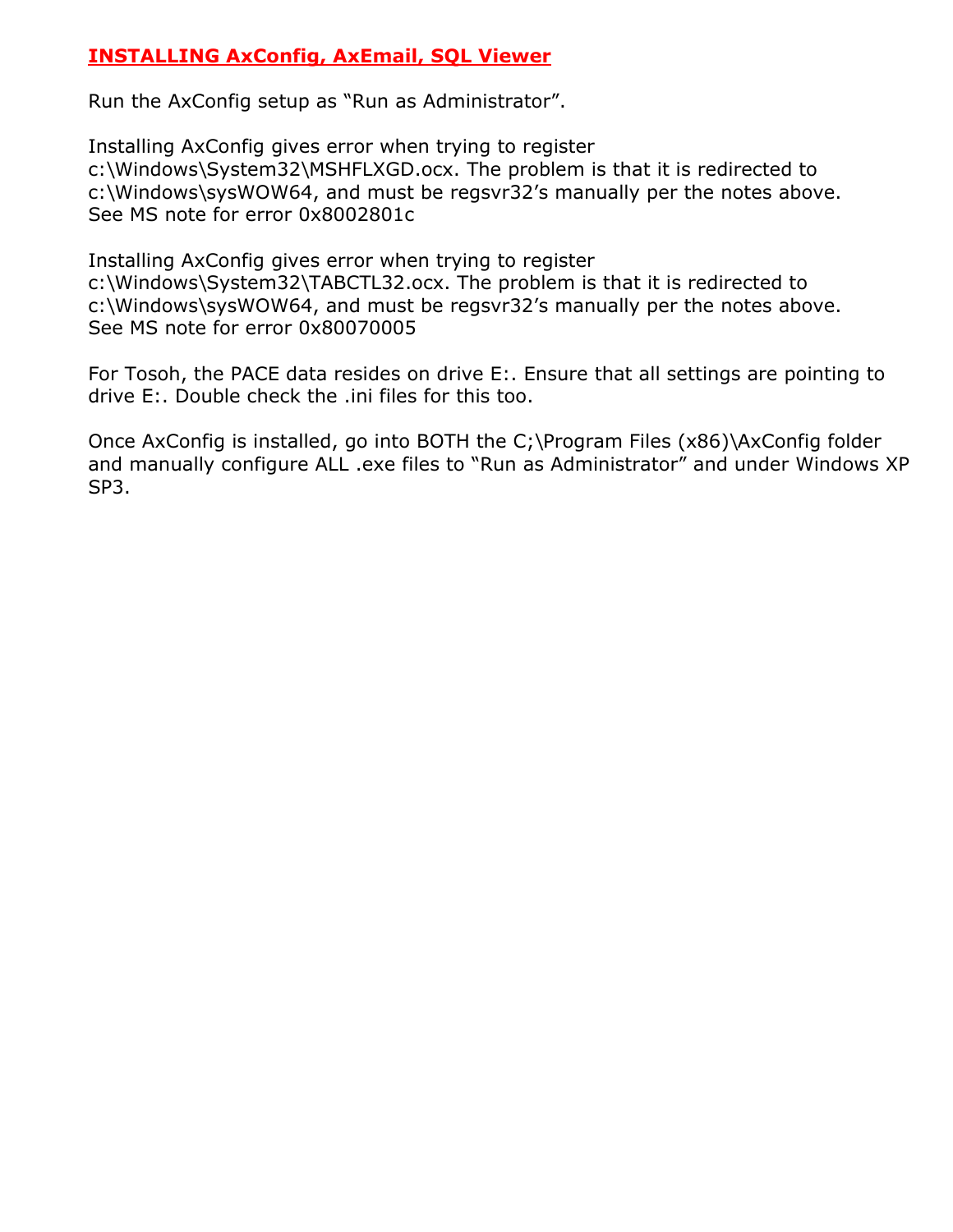### INSTALLING Pace

Run the PACE setup as "Run as Administrator".

Installing PACE gives error when trying to register c:\Windows\System32\AWKONE.ocx. The problem is that it is redirected to c:\Windows\sysWOW64, and must be regsvr32's manually per the notes above.

Installing PACE gives error when trying to register c:\Windows\System32\SIZERONE.ocx. The problem is that it is redirected to c:\Windows\sysWOW64, and must be regsvr32's manually per the notes above.

Installing PACE gives error when trying to register c:\Windows\System32\DARTSOCK.dll. The problem is that it is redirected to c:\Windows\sysWOW64, and must be regsvr32's manually per the notes above.

For Tosoh, install PACE data on drive E:. While PACE asks where the data is to be directed, you have to go in and MODIFY all the .ini files to point to E: too.

Once PACE is installed, go into BOTH the E:\WMS\_Node and E:\WMS\_Sys folders and manually configure ALL .exe files to "Run as Administrator" and under Windows XP SP3.

There appears to be a problem with PACE copying the .RPT report files from E:\WMS Sys to E:\WMS Node when the report generator starts up. As a result, a modification was made to the table E:\WMS\_Node\wmsnode\REPORT\_LAYOUTS, to include all the standard Memex/Pace reports we are supporting. The program runs fine in the end.

A folder named E:\PaceBackupFiles was created for midnite backups of the databases.